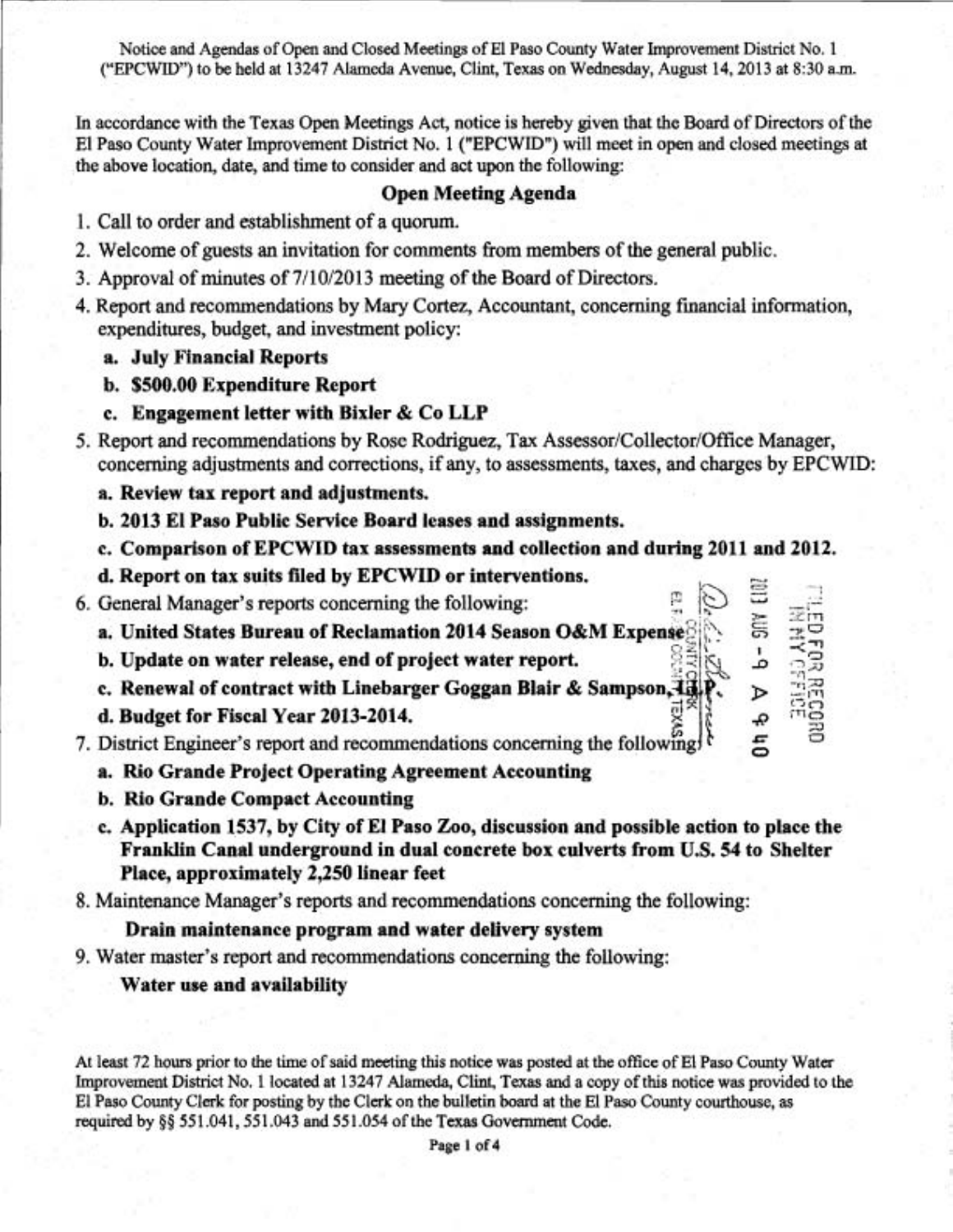Notice and Agendas of Open and Closed Meetings of El Paso County Water Improvement District No, 1 ("EPCWID") to be held at 13247 Alarneda Avenue, Cljnt, Texas on Wednesday, August 14,2013 at 8:30 a.m. 10. Well Manager's reports and recommendations concerning the following:

## Well program status report

- 1 **1.** Water delivery allocations to EPCWID water users **and** water available by contract.
- 12. Applications to Use District Property or

Request for approval of subdivision plats meeting requirements of License Manual:

a. Application 1533, Clint Palms Subdivision, Submission of Irrigable Land Exhibit Letters of Approval under existing License Agreements or Transfers of License: None Requests for approval of applications for Licenses to use of EPCWID Real property:

- b. Application 1496, by Robert Foster, for an extension of a temporary construction license for ingress and egress across La Union East Lateral Canal at approximately Station 468+00 to construct Artcraft Estates Subdivision
- c. Application 1528, by El Paso Water Utilities Public Service Board, to construct a 12 inch sanitary sewer main inside a 24-inch steel casing crossing La Union East Irrigation Lateral at approximately Station 471+74 and Willow River Drive via open cut method
- d. Application 1529, by El Paso Water Utilities Public Service Board, to construct a 8 inch potable water main inside a 16-inch steel casing crossing La Union East Irrigation Lateral at approximately Station 471+16 and Willow River Drive via open cut method
- e. Application 1530, by El Paso Water Utilities Public Service Board, to construct a **8**  inch sanitary sewer main inside a 16-inch steel casing crossing La Union East Irrigation Lateral at approximately Station 459+85 and Pecos River Drive via open cut method
- f, Application 1531, by El Paso Water Utilities Public Service Board, to construct a 8 inch potable water main inside a 16-inch steel casing crossing La Union East Irrigation Lateral at approximately Station 459+97 and Pecos River Drive via open cut method
- g. Application 1539, by Lower Valley Water District, to construct an 8-inch potable water main crossing the Clint Spur Drain at approximately Station 21+06 and Brown Street via open cut method

Construction Dewatering Licenses for conveying groundwater:

- h. Application 1474, by El Paso Water Utilities- Public Service Board, for dewatering into various EPCWID Facilities for construction of the Eastside Wastewater Interceptor
- i. Application 1549, by Lower Valley Water District, for dewatering into the Middle Drain for construction of potable water and sanitary sewer lines along Horizon Boulevard
- 1. Application 1568, by El Paso Water Utilities- Public Service Board, for dewatering into the Montoya Drain for construction of potable water and sanitary sewer lines along Country Club Road

At least 72 hours prior to the time of said meeting this notice **was** posted at the office of El Paso County Wata Improvement District No. 1 located at 13247 Alarneda, Clint, Texas and a copy of this notice was provided to the El **Paso** County Clerk for posting by the Clerk on the bulletin board at the El **Paso** County courthouse, as required by **\$8** 55 1.041,55 1.043 and 55 1.054 of the Texas Government Code.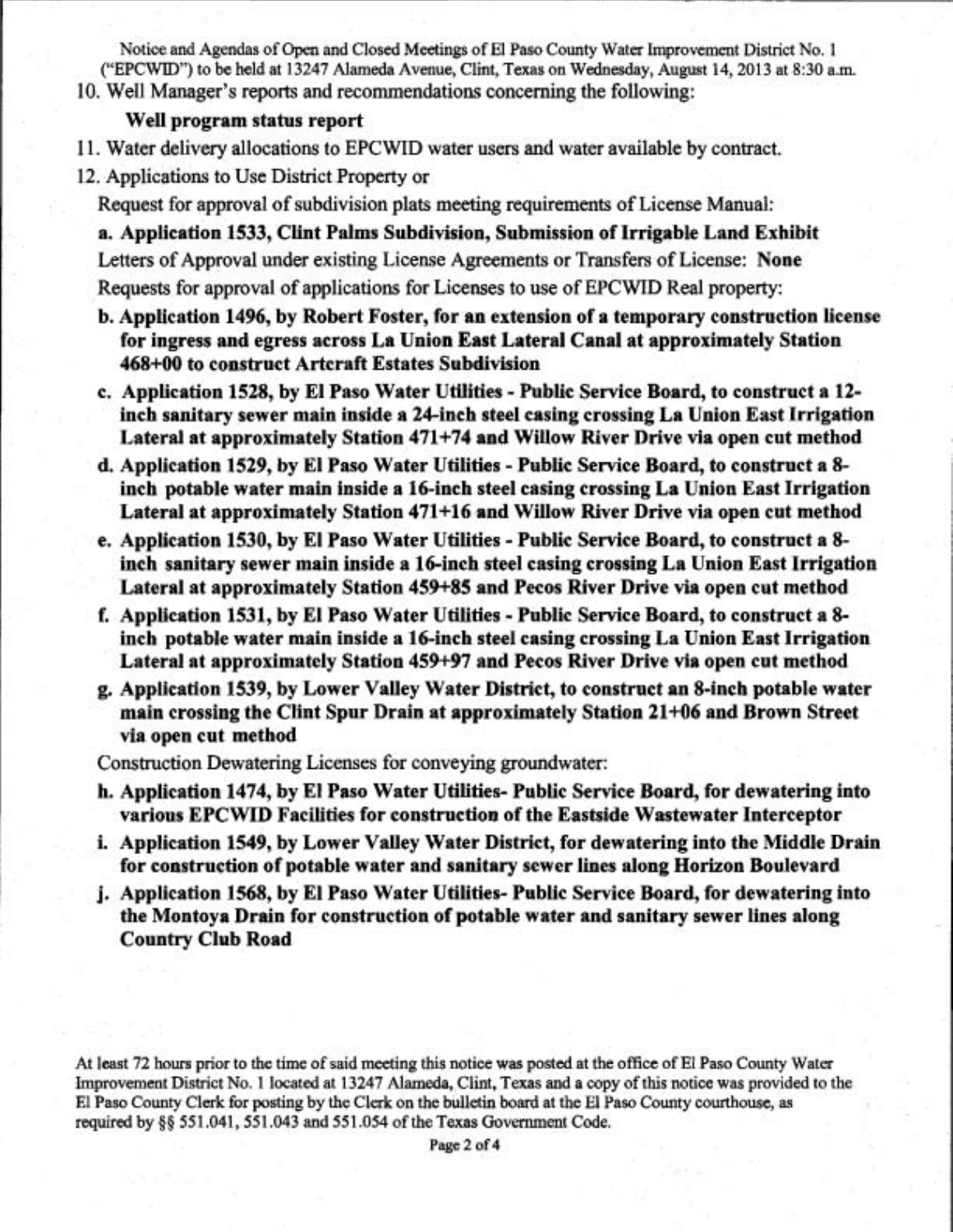Notice and Agendas of **Open** and Closed Meetings of El Pasa County Water Improvement District No. 1 ("EPCWID") to be held at 13247 Alameda Avenue, Clint, Texas on Wednesday, August 14, 2013 at 8:30 a.m. Application to Classify Land within EPCWID **as** Irrigable: **None** 

License for use of EPCWID facilities for conveyance of treated wastewater or purchase of El Paso Valley Drainage Water: **None** 

Letter of Approval of Maintenance Work under existing crossings or structures: **None**  Letter to City of El Paso regarding preliminary plat for subdivision: **None** 

Letters of No Objection for utilities installed with Rights-of-Ways of Public Roads: **None** 

13. Bids for purchases or sale and/or easements of property:

**Application 1546, consideration and possible action on proposal to purchase property from District by Alvaro Rodriguez, being a portion of the Clint Spur Drain, Tract 12D, Block 24 Ssp Elizario Grant, El Paso County, Texas, approximately 1.18 acres** 

14. Any or all of **the** items shown on the attached Closed Meeting Agenda.

**15,** Adjournment.

At any time during the open meeting, the Board of Directors may retire into a closed meeting to discuss the subjects shown on the Closed Meeting Agenda after the presiding officer publicly announces that a closed meeting will be held; and identifies the section or sections of Chapter 551 of the Texas Government Code under which the closed meeting is held,

At least 72 hours prior to the time of said meeting this notice **was** posted at the office of El Paso County Water Improvement District No. 1 located at 13247 **Alameda,** Clint, Texas and a copy of this notice **was** provided to the El Paso County Clerk for posting by the Clerk on the bulletin board at the El Paso County courthouse, as required by **\$8** 55 1.041,551.043 and 551.054 of the Texas Government Code.